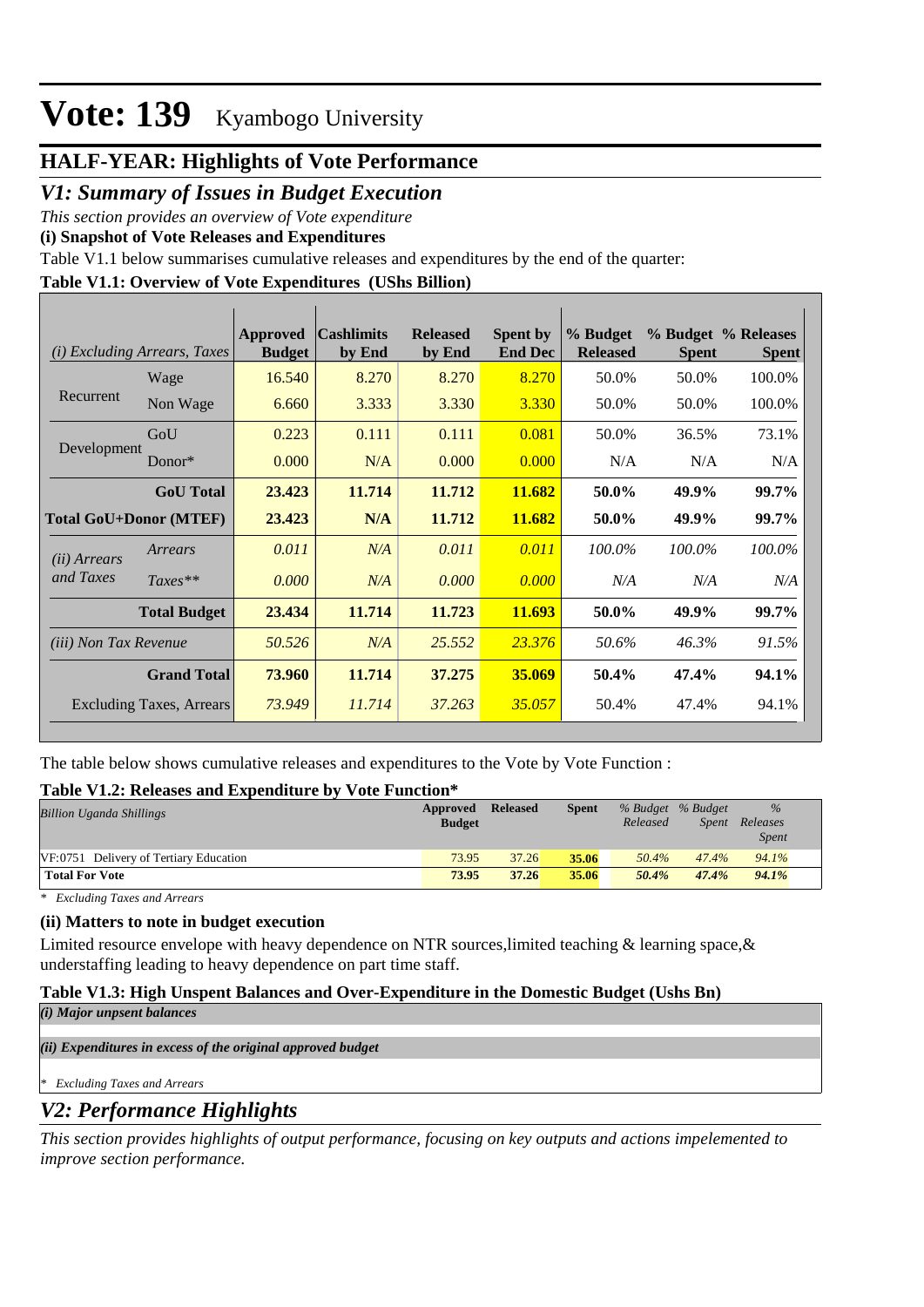# **HALF-YEAR: Highlights of Vote Performance**

## **Table V2.1: Key Vote Output Indicators and Expenditures\***

| Vote, Vote Function<br>Key Output                         | <b>Approved Budget and</b><br><b>Planned outputs</b>                                                     |        | <b>Cumulative Expenditure</b><br>and Performance                                                                                                                                                                                                                                                                                                                                                                                                                                                                                                                                                                                                                                                                                                                                                                                                                                                                                                                                                                                                                                                                                                     | <b>Status and Reasons for any</b><br><b>Variation from Plans</b> |       |
|-----------------------------------------------------------|----------------------------------------------------------------------------------------------------------|--------|------------------------------------------------------------------------------------------------------------------------------------------------------------------------------------------------------------------------------------------------------------------------------------------------------------------------------------------------------------------------------------------------------------------------------------------------------------------------------------------------------------------------------------------------------------------------------------------------------------------------------------------------------------------------------------------------------------------------------------------------------------------------------------------------------------------------------------------------------------------------------------------------------------------------------------------------------------------------------------------------------------------------------------------------------------------------------------------------------------------------------------------------------|------------------------------------------------------------------|-------|
| Vote Function: 0751 Delivery of Tertiary Education        |                                                                                                          |        |                                                                                                                                                                                                                                                                                                                                                                                                                                                                                                                                                                                                                                                                                                                                                                                                                                                                                                                                                                                                                                                                                                                                                      |                                                                  |       |
| <b>Output: 075101</b>                                     | <b>Teaching and Traini</b>                                                                               |        |                                                                                                                                                                                                                                                                                                                                                                                                                                                                                                                                                                                                                                                                                                                                                                                                                                                                                                                                                                                                                                                                                                                                                      |                                                                  |       |
| Description of Performance: Post graduate & undergraduate | students trained &<br>& developed (by<br>supported $&$<br>ges, affiliation & partnerships<br>established |        | $1 - 20,068$ students were<br>Trainned for both post graduate<br>examined, programmes reviewed & under graduate programmes<br>2- Reviewed of the following<br>faculties), Academic departments programmes have been<br>considered by senate & these<br>coordinated, collaborations, linka include: 1-certificate in deaf<br>,blindness & miltisensory<br>$2 -$<br>Diploma ineducation early child<br>development 3-Masters of<br>science in Nutrition policy &<br>governance 4-Masters of science<br>in Engineering mgt<br>5-<br>Masters of science in<br>Enviuronmental engineering 6-<br>Post graduate Diploma in<br>computer science 7-Masters of<br>education early childhood<br>developoment 8-Masters of arts<br>in History 9-Post graduate<br>diploma in physical Education<br>& sports 10-Masters of special<br>Needs Education & inclusion.<br>3 - Allowances were paid for<br>teaching, setting exams, academic<br>field work & support for<br>industrial training &school<br>practice.<br>4- The university has suscribed<br>to e-Research platforms<br>research Africa & ,e - Learning<br>library services for the<br>university library |                                                                  |       |
| Performance Indicators:                                   |                                                                                                          |        |                                                                                                                                                                                                                                                                                                                                                                                                                                                                                                                                                                                                                                                                                                                                                                                                                                                                                                                                                                                                                                                                                                                                                      |                                                                  |       |
| No. of students graduating                                |                                                                                                          | 8,532  |                                                                                                                                                                                                                                                                                                                                                                                                                                                                                                                                                                                                                                                                                                                                                                                                                                                                                                                                                                                                                                                                                                                                                      |                                                                  |       |
| No. of students examined                                  |                                                                                                          | 47,196 |                                                                                                                                                                                                                                                                                                                                                                                                                                                                                                                                                                                                                                                                                                                                                                                                                                                                                                                                                                                                                                                                                                                                                      |                                                                  |       |
| No. of programmes offered                                 |                                                                                                          | 103    |                                                                                                                                                                                                                                                                                                                                                                                                                                                                                                                                                                                                                                                                                                                                                                                                                                                                                                                                                                                                                                                                                                                                                      |                                                                  |       |
| <b>Output Cost:</b>                                       | UShs Bn:                                                                                                 | 18.715 | UShs Bn:                                                                                                                                                                                                                                                                                                                                                                                                                                                                                                                                                                                                                                                                                                                                                                                                                                                                                                                                                                                                                                                                                                                                             | 10.205 % Budget Spent:                                           | 54.5% |
| <b>Output: 075103</b>                                     | Outreach                                                                                                 |        |                                                                                                                                                                                                                                                                                                                                                                                                                                                                                                                                                                                                                                                                                                                                                                                                                                                                                                                                                                                                                                                                                                                                                      |                                                                  |       |
|                                                           |                                                                                                          |        | Description of Performance: Community activities enhanced. Outreach activities were carried<br>out to the community this<br>included safe male<br>circumcission of 89 members<br>, HIV treatment of 54 members<br>& councelling to 504 members<br>of the University & sorounding<br>community.                                                                                                                                                                                                                                                                                                                                                                                                                                                                                                                                                                                                                                                                                                                                                                                                                                                       |                                                                  |       |
| <b>Output Cost:</b>                                       | UShs Bn:                                                                                                 | 0.953  | UShs Bn:                                                                                                                                                                                                                                                                                                                                                                                                                                                                                                                                                                                                                                                                                                                                                                                                                                                                                                                                                                                                                                                                                                                                             | 0.050 % Budget Spent:                                            | 5.2%  |
| <b>Output: 075104</b>                                     | <b>Students' Welfare</b>                                                                                 |        |                                                                                                                                                                                                                                                                                                                                                                                                                                                                                                                                                                                                                                                                                                                                                                                                                                                                                                                                                                                                                                                                                                                                                      |                                                                  |       |
| Description of Performance: Improved students welfare     |                                                                                                          |        | The University was able to feed<br>2,574 students $&$ to<br>accommodate 1,500 in halls of<br>residents.                                                                                                                                                                                                                                                                                                                                                                                                                                                                                                                                                                                                                                                                                                                                                                                                                                                                                                                                                                                                                                              |                                                                  |       |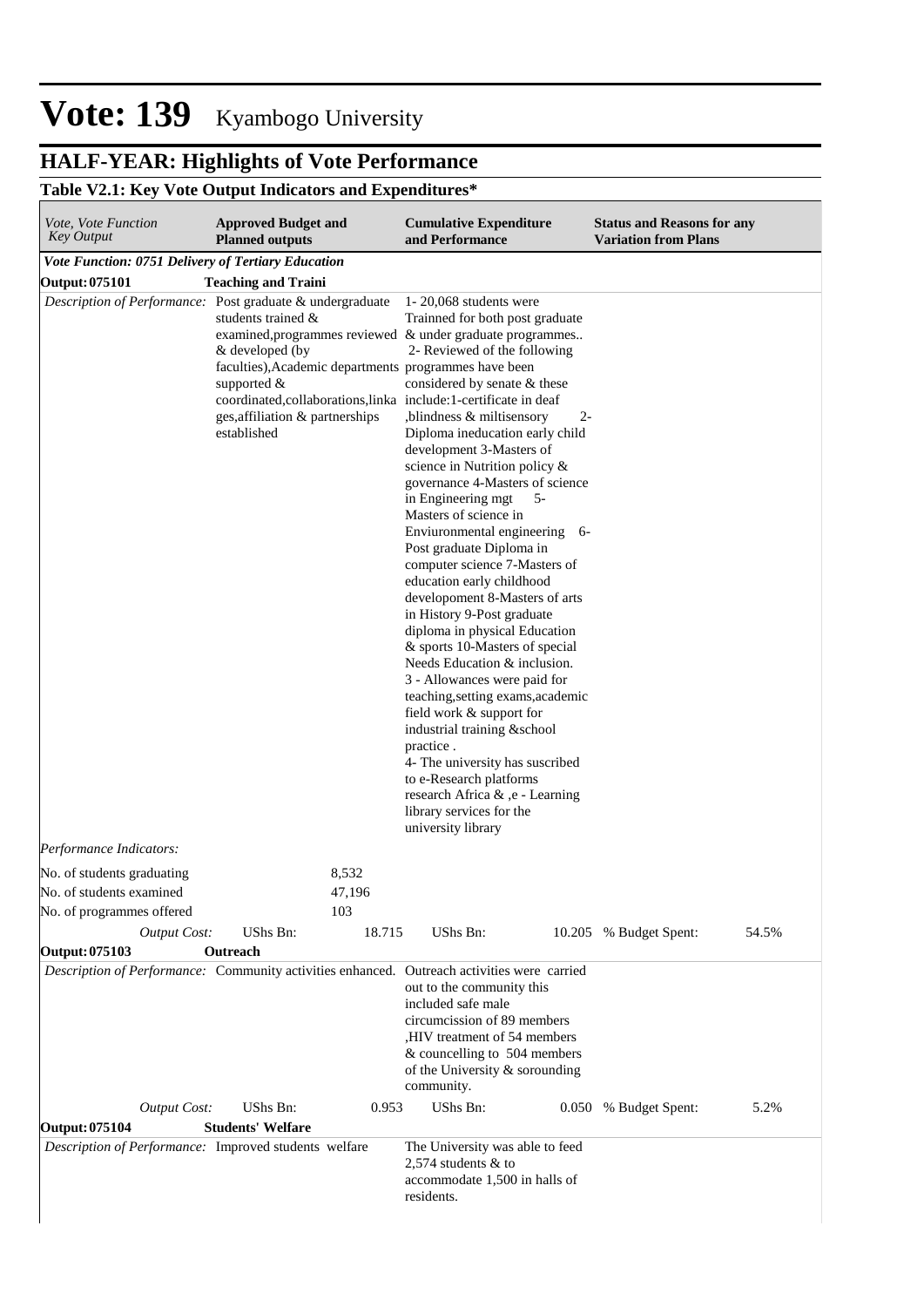| <b>Approved Budget and</b><br><i>Vote, Vote Function</i><br><b>Key Output</b><br><b>Planned outputs</b> |                                 |       | <b>Cumulative Expenditure</b><br>and Performance |  | <b>Status and Reasons for any</b><br><b>Variation from Plans</b> |       |
|---------------------------------------------------------------------------------------------------------|---------------------------------|-------|--------------------------------------------------|--|------------------------------------------------------------------|-------|
| Performance Indicators:                                                                                 |                                 |       |                                                  |  |                                                                  |       |
| No. of students paid living<br>out allowance                                                            |                                 | 1160  |                                                  |  |                                                                  |       |
| No. of students accomodated                                                                             |                                 | 1.450 |                                                  |  |                                                                  |       |
| Output Cost:                                                                                            | UShs Bn:                        | 1.904 | UShs Bn:                                         |  | 1.276 % Budget Spent:                                            | 67.0% |
| <b>Vote Function Cost</b>                                                                               | $UShs$ $Bn$ :                   |       | 73.949 UShs Bn:                                  |  | 35.057 % Budget Spent:                                           | 47.4% |
| <b>Cost of Vote Services:</b>                                                                           | $\mathit{UShs}\, \mathit{Bn}$ : |       | 73.949 UShs Bn:                                  |  | <b>35.057</b> % Budget Spent:                                    | 47.4% |

# **HALF-YEAR: Highlights of Vote Performance**

*\* Excluding Taxes and Arrears*

Manual reporting due to lack of integration of Navision & e- compus systems,lengthy & manual mode iof payment for goods & services.

#### **Table V2.2: Implementing Actions to Improve Vote Performance**

### *V3: Details of Releases and Expenditure*

*This section provides a comprehensive summary of the outputs delivered by the Vote and further details of Vote expenditures by Vote Function and Expenditure Item.*

#### **Table V3.1: GoU Releases and Expenditure by Output\***

| Billion Uganda Shillings                                      | Approved      | <b>Released</b> | <b>Spent</b> | $%$ GoU       | $%$ GoU       | $%$ GoU      |
|---------------------------------------------------------------|---------------|-----------------|--------------|---------------|---------------|--------------|
|                                                               | <b>Budget</b> |                 |              | <b>Budget</b> | <b>Budget</b> | Releases     |
|                                                               |               |                 |              | Released      | Spent         | <i>Spent</i> |
| VF:0751 Delivery of Tertiary Education                        | 23.42         | 11.71           | 11.68        | 50.0%         | 49.9%         | 99.7%        |
| Class: Outputs Provided                                       | 22.36         | 11.18           | 11.18        | 50.0%         | 50.0%         | $100.0\%$    |
| 075101 Teaching and Training                                  | 6.11          | 3.06            | 3.06         | 50.1%         | 50.1%         | $100.0\%$    |
| 075102 Research, consultancy and publications                 | 0.05          | 0.03            | 0.03         | 50.0%         | 50.0%         | $100.0\%$    |
| 075103 Outreach                                               | 0.08          | 0.04            | 0.04         | 50.0%         | 50.0%         | $100.0\%$    |
| 075104 Students' Welfare                                      | 1.00          | 0.50            | 0.50         | 50.0%         | 50.0%         | $100.0\%$    |
| 075105 Administration and Support Services                    | 15.11         | 7.55            | 7.55         | 50.0%         | 50.0%         | $100.0\%$    |
| Class: Outputs Funded                                         | 0.84          | 0.42            | 0.42         | 50.0%         | 50.0%         | $100.0\%$    |
| 075151 Guild services                                         | 0.84          | 0.42            | 0.42         | 50.0%         | 50.0%         | $100.0\%$    |
| Class: Capital Purchases                                      | 0.22          | 0.11            | 0.08         | 50.0%         | 36.5%         | 73.1%        |
| 075172 Government Buildings and Administrative Infrastructure | 0.16          | 0.08            | 0.08         | 50.0%         | 50.0%         | $100.0\%$    |
| 075177 Purchase of Specialised Machinery & Equipment          | 0.06          | 0.03            | 0.00         | 50.0%         | $0.0\%$       | $0.0\%$      |
| <b>Total For Vote</b>                                         | 23.42         | 11.71           | 11.68        | 50.0%         | 49.9%         | 99.7%        |

*\* Excluding Taxes and Arrears*

#### **Table V3.2: 2014/15 GoU Expenditure by Item**

| <b>Billion Uganda Shillings</b>                        | Approved<br><b>Budget</b> | <b>Releases</b> | Expend-<br>iture | % Budged<br><b>Released</b> | % Budget<br><b>Spent</b> | %Releases<br><b>Spent</b> |
|--------------------------------------------------------|---------------------------|-----------------|------------------|-----------------------------|--------------------------|---------------------------|
| <b>Output Class: Outputs Provided</b>                  | 22.36                     | 11.18           | 11.18            | 50.0%                       | 50.0%                    | 100.0%                    |
| 211101 General Staff Salaries                          | 16.54                     | 8.27            | 8.27             | 50.0%                       | 50.0%                    | 100.0%                    |
| 211103 Allowances                                      | 1.06                      | 0.53            | 0.53             | 50.0%                       | 50.0%                    | 100.0%                    |
| 212101 Social Security Contributions                   | 1.61                      | 0.80            | 0.80             | 50.0%                       | 50.0%                    | 100.0%                    |
| 213001 Medical expenses (To employees)                 | 0.04                      | 0.02            | 0.02             | 50.0%                       | 50.0%                    | 100.0%                    |
| 213002 Incapacity, death benefits and funeral expenses | 0.06                      | 0.03            | 0.03             | 50.0%                       | 50.0%                    | 100.0%                    |
| 213004 Gratuity Expenses                               | 0.06                      | 0.03            | 0.03             | 50.0%                       | 50.0%                    | 100.0%                    |
| 221001 Advertising and Public Relations                | 0.04                      | 0.02            | 0.02             | 50.0%                       | 50.0%                    | 100.0%                    |
| 221002 Workshops and Seminars                          | 0.00                      | 0.00            | 0.00             | 50.0%                       | 50.0%                    | 100.0%                    |
| 221003 Staff Training                                  | 0.05                      | 0.03            | 0.03             | 50.0%                       | 50.0%                    | 100.0%                    |
| 221004 Recruitment Expenses                            | 0.03                      | 0.02            | 0.02             | 50.0%                       | 50.0%                    | 100.0%                    |